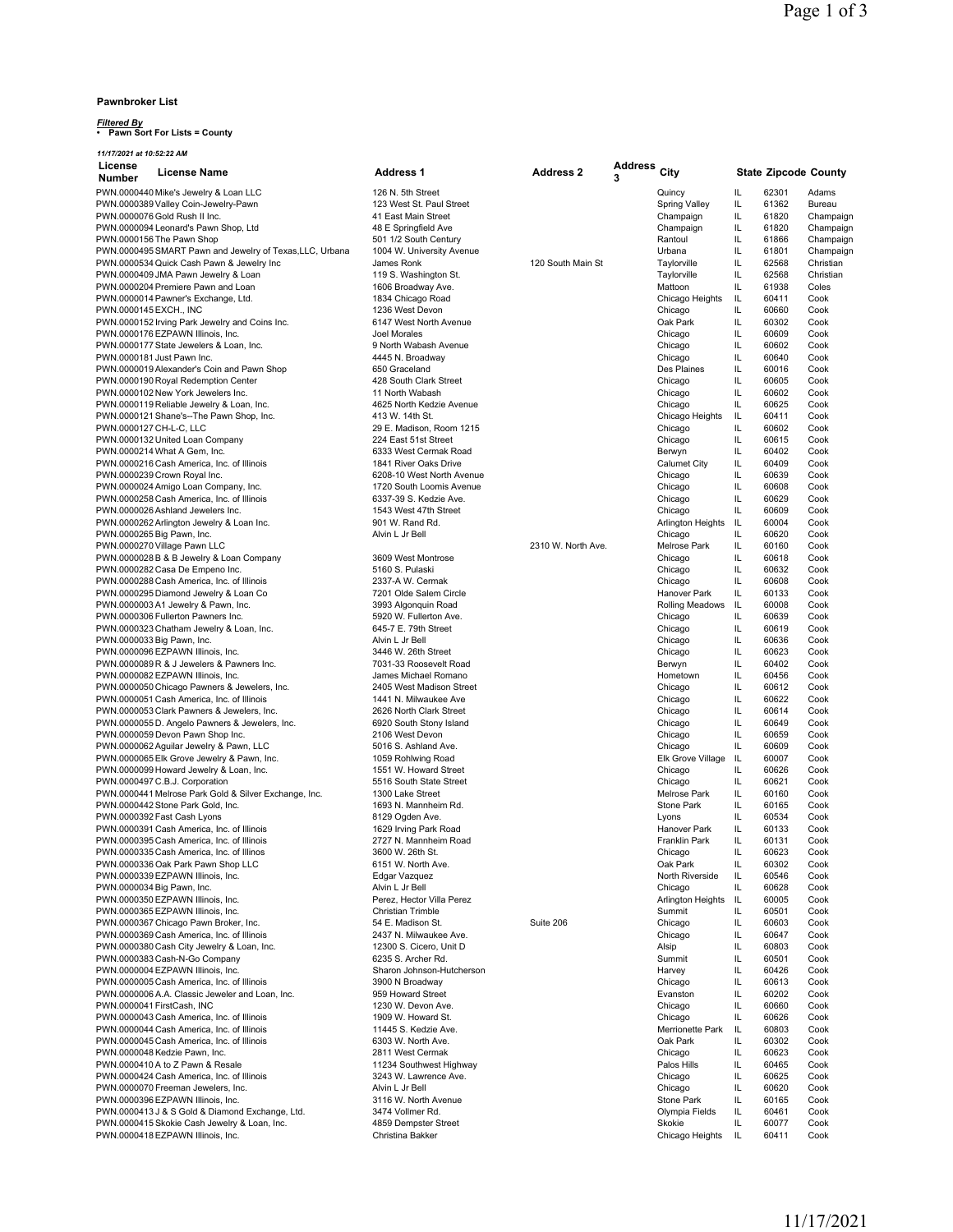#### **Pawnbroker List**

# *Filtered By* **• Pawn Sort For Lists = County**

*11/17/2021 at 10:52:22 AM*

| License                    | <b>License Name</b>                                      | <b>Address 1</b>                       | <b>Address 2</b>    | <b>Address</b> | City                  |     | <b>State Zipcode County</b> |            |
|----------------------------|----------------------------------------------------------|----------------------------------------|---------------------|----------------|-----------------------|-----|-----------------------------|------------|
| <b>Number</b>              |                                                          |                                        |                     | 3              |                       |     |                             |            |
|                            | PWN.0000416 EZPAWN Illinois, Inc.                        | 3951 W. 26th Street                    |                     |                | Chicago               | IL  | 60623                       | Cook       |
|                            | PWN.0000417 EZPAWN Illinois, Inc.                        | Mistie Ann Romano                      |                     |                | Chicago               | IL  | 60647                       | Cook       |
|                            | PWN.0000423 Cash America, Inc. of Illinois, Calumet City | 939 River Oaks Drive                   |                     |                | Calumet City          | IL. |                             | Cook       |
|                            | PWN.0000435 American Jewelry & Pawn, LLC                 | 3216 N. Kimball Ave.                   |                     |                | Chicago               | IL. | 60618                       | Cook       |
|                            | PWN.0000426 Cash America, Inc. of Illinois               | 557 W. Lincoln Highway, Units B & C    |                     |                | Chicago Heights       | IL  | 60411                       | Cook       |
|                            | PWN.0000452 Cash America, Inc. of Illinois               | 7046-48 N. Clark St.                   |                     |                | Chicago               | IL  | 60626                       | Cook       |
|                            | PWN.0000429 Cash America, Inc. of Illinois               | 12834-12838 S. Ashland Ave.            |                     |                | <b>Calumet Park</b>   | IL  | 60827                       | Cook       |
|                            | PWN.0000430 Cash America, Inc. of Illinois               | 14715 S. Halsted St.                   |                     |                | Harvey                | IL  | 60426                       | Cook       |
| PWN.0000445 PAWN USA       |                                                          | 9364 W. Ballard Rd.                    |                     |                | Des Plaines           | IL  | 60016                       | Cook       |
|                            | PWN.0000451 A & B Pawn Inc.                              | 3520 W. Dempster                       |                     |                | Skokie                | IL  | 60076                       | Cook       |
|                            | PWN.0000428 Cash America, Inc. of Illinois               | 4812 S. Kedzie Ave.                    |                     |                | Chicago               | IL  | 60632                       | Cook       |
|                            | PWN.0000449 EZPAWN Illinois, Inc.                        | Herman Hardin                          |                     |                | Calumet City          | IL  | 60409                       | Cook       |
|                            | PWN.0000461 Gold Elite Jewelers, Inc.                    | 1824 W. Roosevelt Rd.                  |                     |                | <b>Broadview</b>      | IL  | 60155                       | Cook       |
|                            | PWN.0000470 EZPAWN Illinois, Inc.                        | 901 E. Irving Park Road                |                     |                | Streamwood            | IL  | 60107                       | Cook       |
|                            | PWN.0000460 Cash America, Inc. of Illinois               | 4558 S. Cicero Ave.                    |                     |                | Chicago               | IL  | 60638                       | Cook       |
|                            | PWN.0000465 Pawn Chicago, LLC                            | 5604 W. Belmont Ave.                   |                     |                | Chicago               | IL  | 60634                       | Cook       |
|                            | PWN.0000467 Cash America, Inc. of Illinois               | 4835 S. Ashland Ave.                   |                     |                | Chicago               | IL  | 60609                       | Cook       |
|                            | PWN.0000444 Cash America, Inc. of Illinois               | 1334 N. Pulaski Road                   |                     |                | Chicago               | IL  | 60651                       | Cook       |
|                            | PWN.0000531 Cohen Brothers Pawn, Inc.                    | 1243 Hirsch Avenue                     |                     |                | Calumet City          | IL  | 60409                       | Cook       |
|                            | PWN.0000523 West Town Jewelry & Loan, LLC                | 2059 W. Chicago Ave.                   |                     |                | Chicago               | IL  | 60622                       | Cook       |
|                            | PWN.0000538 Jewelry and Coin Mart                        | Irene Burnett                          | 757 W. Golf Road    |                | schaumburg            | IL  | 60194                       | Cook       |
|                            | PWN.0000539 3633 W. Lawrence                             | 3633 W. Lawrence Ave.                  |                     |                | Chicago               | IL  | 60625                       | Cook       |
|                            | PWN.0000540 K&S Baitcher Inc                             | Jonathan Baitcher                      | 1409 LAKE AV        |                | WILMETTE              | IL  | 60091                       | Cook       |
|                            | PWN.0000541 Wam Gold & Silver Exchange, LLC              | 616 N, Milwaukee Ave.                  |                     |                | <b>Mount Prospect</b> | IL  | 60070                       | Cook       |
| PWN.0000498 Big Pawn, Inc. |                                                          | Alvin L Jr Bell                        |                     |                | Chicago               | IL. | 60617                       | Cook       |
|                            | PWN.0000478 EZPAWN Illinois, Inc.                        | 5454 West Belmont                      |                     |                | Chicago               | IL  | 60641                       | Cook       |
|                            | PWN.0000503 La Caridad Jewelry, Incorporated             | 5401 W. Diversey Avenue                |                     |                | Chicago               | IL  | 60639                       | Cook       |
|                            | PWN.0000504 Justice Pawn, LLC                            | 8344 S. Roberts Road                   |                     |                | Justice               | IL  | 60458                       | Cook       |
|                            | PWN.0000506 MKAWBP, LLC                                  | 3401 W. Fullerton Ave.                 |                     |                | Chicago               | IL  | 60647                       | Cook       |
|                            | PWN.0000532 Bridge Pawn LLC                              | Gregory Holloway                       | 1788 Sycamore Rd    |                | DeKalb                | IL  | 60115                       | DeKalb     |
|                            | PWN.0000536 Golden Jewelry & Loan Inc                    |                                        | 162 N. Gary Ave.    |                | Carol Stream          | IL  | 60188                       | DuPage     |
| PWN.0000537 Cash pawn      |                                                          | <b>GURSHARN Rajput</b>                 | 1027 west north ave |                | Villa park            | IL. | 60181                       | DuPage     |
|                            | PWN.0000427 Evaluation & Recovery Advisors, Inc.         | John Gieseler                          |                     |                | Hinsdale              | IL  | 60521                       | DuPage     |
|                            | PWN.0000405 Addison Pawn Shop                            | 19 W334 Lake St.                       |                     |                | Addison               | IL  | 60101                       | DuPage     |
|                            | PWN.0000406 Lake St. Pawn Shop                           | 24W445 Lake St.                        |                     |                | Roselle               | IL  | 60172                       | DuPage     |
|                            | PWN.0000398 Evaluation & Recovery Advisors, Inc.         | 107 - 109 E. St. Charles Rd.           |                     |                | Villa Park            | IL. | 60181                       | DuPage     |
|                            | PWN.0000374 Naperville Jewelry and Coin Exchange Inc.    | 914 E. Ogden Ave.                      |                     |                | Naperville            | IL  | 60563                       | DuPage     |
| PWN.0000377 Mr. Pawn Inc.  |                                                          | 591 N. York Rd.                        |                     |                | Elmhurst              | IL. | 60126                       | DuPage     |
|                            | PWN.0000370 Naperville Pawn, Inc.                        | 605 E. Ogden Ave., Unit 6              |                     |                | Naperville            | IL  | 60563                       | DuPage     |
|                            | PWN.0000371 Fast Cash and Pawn USA Incorporated          | 929 E. Ogden Ave. #107                 |                     |                | Naperville            | IL  | 60563                       | DuPage     |
|                            | PWN.0000354 Fast Cash and Pawn Naperville Incorporated   | 2S610 Route 59, Unit 1A                |                     |                | Warrenville           | IL. | 60555                       | DuPage     |
|                            | PWN.0000340 RJ Jewelry & Loan Co.                        | 17W623 Roosevelt Rd.                   |                     |                | Oakbrook Terrace      | IL  | 60181                       | DuPage     |
|                            | PWN.0000384 Pebblewood Jewelry & Loan, Inc.              | 1550 N. Route 59, Suite 194            |                     |                | Naperville            | IL. | 60563                       | DuPage     |
|                            | PWN.0000301 Fast Cash and Pawn Inc.                      | 1669 Montgomery Rd., Suite 5           |                     |                | Aurora                | IL  | 60504                       | DuPage     |
|                            | PWN.0000023 Americash Jewelers Inc.                      | 16 West Ogden Avenue                   |                     |                | Westmont              | IL  | 60559                       | DuPage     |
|                            | PWN.0000234 Action Pawners & Jewelers Inc. II            | 206 South Neltnor                      |                     |                | West Chicago          | IL  | 60185                       | DuPage     |
|                            | PWN.0000120 RJ Jewelry & Loan Company                    | Ricardo J Moraga                       |                     |                | Glendale Heights      | IL. | 60139                       | DuPage     |
|                            | PWN.0000114 Benton Pawn Shop                             | 511 West Main Street                   |                     |                | Benton                | IL  | 62812                       | Franklin   |
|                            | PWN.0000124 Shawnee Trading Company                      | 230 W. Cleveland                       |                     |                | West Frankfort        | IL  | 62896                       | Franklin   |
| PWN.0000237 SI Pawn, LLC   |                                                          | 217 West Walnut Street                 |                     |                | Carbondale            | IL  | 62901                       | Jackson    |
|                            | PWN.0000533 Midwest Cash, Inc.                           | 1200 W. Main St.                       |                     |                | Carbondale            | IL  | 62901                       | Jackson    |
|                            | PWN.0000332 The Peoples Choice Cash & Pawn Corporation   | 1119 Jordan Street                     |                     |                | Mt. Vernon            | IL  | 62864                       | Jefferson  |
| PWN.0000220 Action Pawn    |                                                          | 400 Main                               |                     |                | Mt. Vernon            | IL  | 62864                       | Jefferson  |
|                            | PWN.0000168 King City Cash & Loan Pawn                   | 823 South 10th Street                  |                     |                | Mt. Vernon            | IL  | 62864                       | Jefferson  |
| PWN.0000235 P.C.A.E., INC. |                                                          | 305 North State                        |                     |                | Jerseyville           | IL  | 62052                       | Jersey     |
|                            | PWN.0000241 Cash America, Inc. of Illinois               | 882 N. Lake St., Unit 5                |                     |                | Aurora                | IL  | 60506                       | Kane       |
|                            | PWN.0000411 EZPAWN Illinois, Inc.                        | 300 Indian Trail                       |                     |                | Aurora                | IL. | 60506                       | Kane       |
|                            | PWN.0000408 Elgin Jewelry & Loan, Inc.                   | 943 - 955 N. McLean Blvd., Units C & D |                     |                | Elgin                 | IL  | 60123                       | Kane       |
|                            | PWN.0000448 EZPAWN Illinois, Inc.                        | Alexander Beblis                       |                     |                | Elgin                 | IL  | 60123                       | Kane       |
|                            | PWN.0000472 Cash America. Inc. of illinois               | 150 S. Kennedy Drive                   |                     |                | Carpentersville       | IL. | 60110                       | Kane       |
|                            | PWN.0000518 Carpentersville Pawnshop                     | 124 N. Kennedy Drive                   |                     |                | Carpentersville       | IL. | 60110                       | Kane       |
|                            | PWN.0000521 Fast Cash and Pawn Huntley, Inc.             | 2329 N. Randall Rd.                    |                     |                | Carpentersville       | IL  | 60110                       | Kane       |
|                            | PWN.0000060 Downtown Pawn Shop                           | 347 West Court Street                  |                     |                | Kankakee              | IL  | 60901                       | Kankakee   |
|                            | PWN.0000387 Evaluation & Recovery Advisors, Inc.         | 634 W. Veterans Parkway                |                     |                | Yorkville             | IL. | 60560                       | Kendall    |
|                            | PWN.0000542 Evaluation & Recovery Advisors, Inc.         | 634 W. Veterans Parkway                |                     |                | Yorkville             | IL. | 60560                       | Kendall    |
| PWN.0000399 Jey Inc.       |                                                          | 1515 E. Main Street                    |                     |                | Galesburg             | IL  | 61401                       | Knox       |
|                            | PWN.0000390 Todd's Pawn Shop of Lake Villa LLC           | 300 N. Milwaukee Avenue, Suite G       |                     |                | Lake Villa            | IL  | 60046                       | Lake       |
|                            | PWN.0000356 Northstar Jewelry & Loan                     | 20530 Milwaukee Ave.                   |                     |                | Deerfield             | IL  | 60015                       | Lake       |
|                            | PWN.0000039 Buffalo Grove Jewelry & Loan, Inc.           | 1497 West Dundee                       |                     |                | <b>Buffalo Grove</b>  | IL  | 60089                       | Lake       |
|                            | PWN.0000261 Alexander's Jewelry & Loan Ltd               | 312 W. Rollins Rd.                     |                     |                | Round Lake Beach IL   |     | 60073                       | Lake       |
|                            | PWN.0000251 EZPAWN Illinois, Inc.                        | 3018 Belvidere                         |                     |                | Waukegan              | IL. | 60085                       | Lake       |
|                            | PWN.0000317 Super Pawn Jewelry & Loan, LLC.              | 777 S. Milwaukee Ave                   |                     |                | Lake Villa            | IL  | 60046                       | Lake       |
|                            | PWN.0000294 Island Lake Jewelry & Loan                   | 125 E. State Rd., Unit 2               | P.O. Box 366        |                | <b>Island Lake</b>    | IL  | 60042                       | Lake       |
|                            | PWN.0000012 A-Able Pawners & Jewelers Inc.               | 1532 Belvidere Rd.                     |                     |                | Waukegan              | IL  | 60085                       | Lake       |
|                            | PWN.0000508 White Glove Capital LLC                      | 100 S. Saunders Rd., Suite 150         |                     |                | Lake Forest           | IL  | 60045                       | Lake       |
| PWN.0000491 SAKK, LLC      |                                                          | 422 N. Green Bay Rd.                   |                     |                | Waukegan              | IL  | 60085                       | Lake       |
|                            | PWN.0000457 Samara's Jewelry and Electronics             | 38975 N. Lewis Avenue                  |                     |                | Beach Park            | IL  | 60099                       | Lake       |
|                            | PWN.0000475 Collateral Financing Inc                     | 1151 Lake Cook Road                    |                     |                | <b>Buffalo Grove</b>  | IL  | 60089                       | Lake       |
|                            | PWN.0000431 EZPAWN Illinois, Inc.                        | Sean Patrick McMurray                  |                     |                | Round Lake Beach IL   |     | 60073                       | Lake       |
|                            | PWN.0000211 Streator Cash Express                        | 1408 N. Bloomington Street             |                     |                | Streator              | IL  | 61364                       | La Salle   |
|                            | PWN.0000117 Pontiac Pawn, Inc.                           | 911 Custer Avenue                      |                     |                | Pontiac               | IL  | 61764                       | Livingston |
| PWN.0000248 Pawn Plus Inc. |                                                          | 324 W. Jackson Street                  |                     |                | Macomb                | IL  | 61455                       | McDonough  |
|                            |                                                          |                                        |                     |                |                       |     |                             |            |